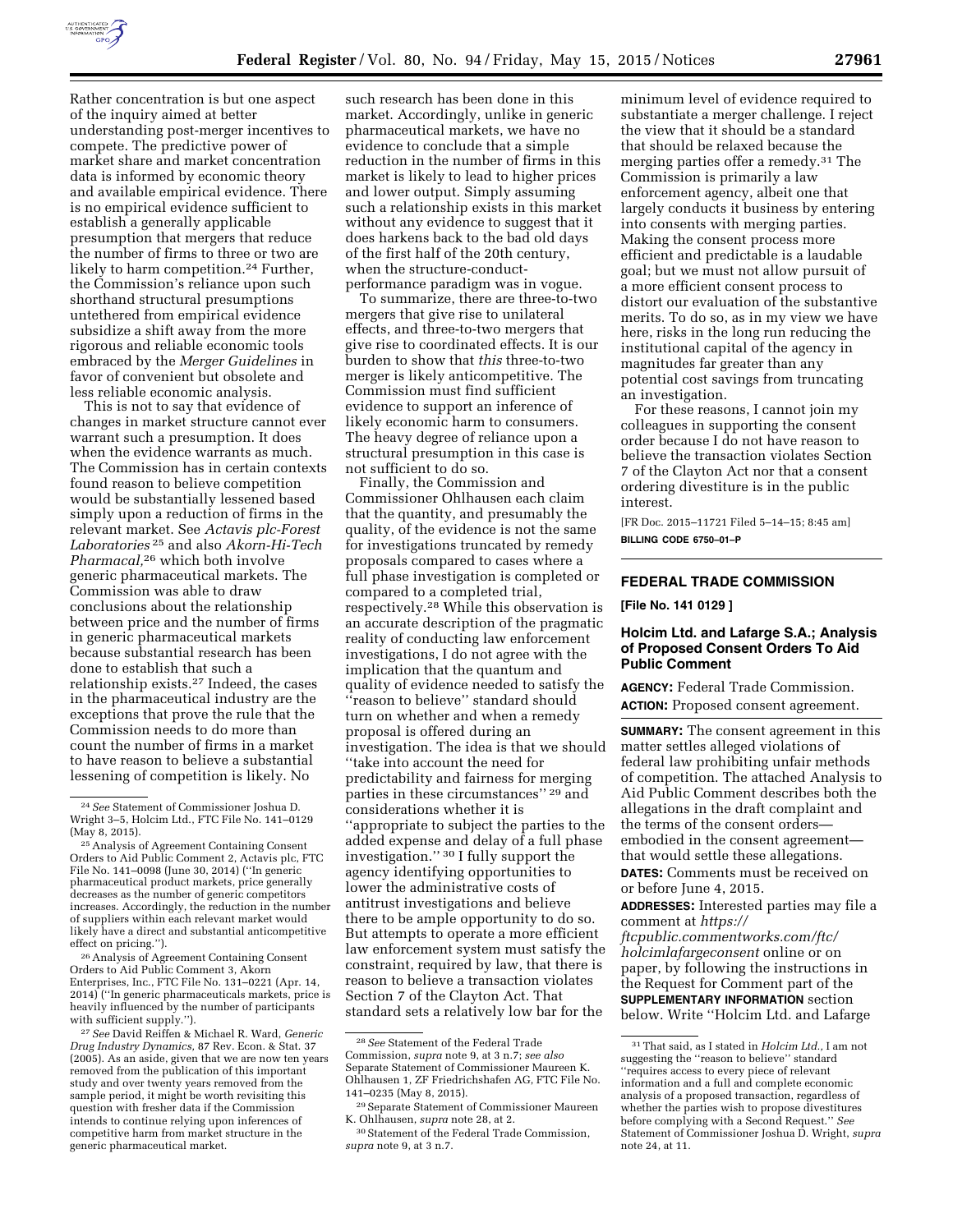SA—Consent Agreement; File No. 141– 0129'' on your comment and file your comment online at *[https://](https://ftcpublic.commentworks.com/ftc/holcimlafargeconsent) [ftcpublic.commentworks.com/ftc/](https://ftcpublic.commentworks.com/ftc/holcimlafargeconsent) [holcimlafargeconsent](https://ftcpublic.commentworks.com/ftc/holcimlafargeconsent)* by following the instructions on the web-based form. If you prefer to file your comment on paper, write ''Holcim Ltd. and Lafarge SA—Consent Agreement; File No. 141– 0129'' on your comment and on the envelope, and mail your comment to the following address: Federal Trade Commission, Office of the Secretary, 600 Pennsylvania Avenue NW., Suite CC–5610 (Annex D), Washington, DC 20580, or deliver your comment to the following address: Federal Trade Commission, Office of the Secretary, Constitution Center, 400 7th Street SW., 5th Floor, Suite 5610 (Annex D), Washington, DC 20024.

# **FOR FURTHER INFORMATION CONTACT:**

James Southworth, Bureau of Competition, (202–326–2822), 600 Pennsylvania Avenue NW., Washington, DC 20580.

**SUPPLEMENTARY INFORMATION:** Pursuant to Section 6(f) of the Federal Trade Commission Act, 15 U.S.C. 46(f), and FTC Rule 2.34, 16 CFR 2.34, notice is hereby given that the above-captioned consent agreement containing consent orders to cease and desist, having been filed with and accepted, subject to final approval, by the Commission, has been placed on the public record for a period of thirty (30) days. The following Analysis to Aid Public Comment describes the terms of the consent agreement, and the allegations in the complaint. An electronic copy of the full text of the consent agreement package can be obtained from the FTC Home Page (for May 4, 2015), on the World Wide Web, at *[http://www.ftc.gov/](http://www.ftc.gov/os/actions.shtm)  [os/actions.shtm.](http://www.ftc.gov/os/actions.shtm)* 

You can file a comment online or on paper. For the Commission to consider your comment, we must receive it on or before June 4, 2015. Write ''Holcim Ltd. and Lafarge SA—Consent Agreement; File No. 141–0129'' on your comment. Your comment—including your name and your state—will be placed on the public record of this proceeding, including, to the extent practicable, on the public Commission Web site, at *[http://www.ftc.gov/os/](http://www.ftc.gov/os/publiccomments.shtm) [publiccomments.shtm.](http://www.ftc.gov/os/publiccomments.shtm)* As a matter of discretion, the Commission tries to remove individuals' home contact information from comments before placing them on the Commission Web

site. Because your comment will be made public, you are solely responsible for making sure that your comment does not include any sensitive personal

information, like anyone's Social Security number, date of birth, driver's license number or other state identification number or foreign country equivalent, passport number, financial account number, or credit or debit card number. You are also solely responsible for making sure that your comment does not include any sensitive health information, like medical records or other individually identifiable health information. In addition, do not include any ''[t]rade secret or any commercial or financial information which . . . is privileged or confidential,'' as discussed in Section 6(f) of the FTC Act, 15 U.S.C. 46(f), and FTC Rule 4.10(a)(2), 16 CFR 4.10(a)(2). In particular, do not include competitively sensitive information such as costs, sales statistics, inventories, formulas, patterns, devices, manufacturing processes, or customer names.

If you want the Commission to give your comment confidential treatment, you must file it in paper form, with a request for confidential treatment, and you have to follow the procedure explained in FTC Rule 4.9(c), 16 CFR 4.9(c).1 Your comment will be kept confidential only if the FTC General Counsel, in his or her sole discretion, grants your request in accordance with the law and the public interest.

Postal mail addressed to the Commission is subject to delay due to heightened security screening. As a result, we encourage you to submit your comments online. To make sure that the Commission considers your online comment, you must file it at *[https://](https://ftcpublic.commentworks.com/ftc/holcimlafargeconsent) [ftcpublic.commentworks.com/ftc/](https://ftcpublic.commentworks.com/ftc/holcimlafargeconsent) [holcimlafargeconsent](https://ftcpublic.commentworks.com/ftc/holcimlafargeconsent)* by following the instructions on the web-based form. If this Notice appears at *[http://](http://www.regulations.gov/#!home) [www.regulations.gov/#!home,](http://www.regulations.gov/#!home)* you also may file a comment through that Web site.

If you file your comment on paper, write ''Holcim Ltd. and Lafarge SA— Consent Agreement; File No. 141–0129'' on your comment and on the envelope, and mail your comment to the following address: Federal Trade Commission, Office of the Secretary, 600 Pennsylvania Avenue NW., Suite CC– 5610 (Annex D), Washington, DC 20580, or deliver your comment to the following address: Federal Trade Commission, Office of the Secretary, Constitution Center, 400 7th Street SW., 5th Floor, Suite 5610 (Annex D), Washington, DC 20024. If possible,

submit your paper comment to the Commission by courier or overnight service.

Visit the Commission Web site at *<http://www.ftc.gov>*to read this Notice and the news release describing it. The FTC Act and other laws that the Commission administers permit the collection of public comments to consider and use in this proceeding as appropriate. The Commission will consider all timely and responsive public comments that it receives on or before June 4, 2015. For information on the Commission's privacy policy, including routine uses permitted by the Privacy Act, see *[http://www.ftc.gov/ftc/](http://www.ftc.gov/ftc/privacy.htm)  [privacy.htm.](http://www.ftc.gov/ftc/privacy.htm)* 

#### **Analysis of Agreement Containing Consent Orders To Aid Public Comment**

The Federal Trade Commission (''Commission'') has accepted, subject to final approval, an Agreement Containing Consent Orders (''Consent Agreement'') designed to remedy the anticompetitive effects resulting from the proposed acquisition of Lafarge S.A (''Lafarge'') by Holcim Ltd. (''Holcim''). Under the terms of the proposed Consent Agreement, Lafarge is required to divest to Continental Cement Company (''Continental'') its Davenport cement plant and quarry located in Buffalo, Iowa along with cement terminals and associated distribution assets in Minneapolis and St. Paul, Minnesota; La Crosse, Wisconsin; Memphis, Tennessee; and Convent and New Orleans, Louisiana. The Consent Agreement also requires Holcim to divest its Skyway slag cement plant located in Chicago, Illinois to Eagle Materials Inc. (''Eagle''), its slag cement plant located in Camden, New Jersey and its terminal near Boston, Massachusetts to Essroc Cement Corporation (''Essroc''), and its cement terminals in Grandville and Elmira, Michigan and Rock Island, Illinois to Buzzi Unicem USA (''Buzzi''). Finally, the Consent Agreement requires Holcim to divest to a buyer or buyers approved by the Commission (1) Holcim's Trident, Montana cement plant and two related terminals in Alberta, Canada, and (2) Holcim's Mississauga cement plant located in Ontario, Canada and related cement terminals in Duluth, Minnesota; Detroit and Dundee, Michigan; Cleveland, Ohio; and Buffalo, New York.

The Consent Agreement has been placed on the public record for 30 days to solicit comments from interested persons. Comments received during this period will become part of the public record. After 30 days, the Commission will again review the Consent

<sup>&</sup>lt;sup>1</sup> In particular, the written request for confidential treatment that accompanies the comment must include the factual and legal basis for the request, and must identify the specific portions of the comment to be withheld from the public record. *See*  FTC Rule 4.9(c), 16 CFR 4.9(c).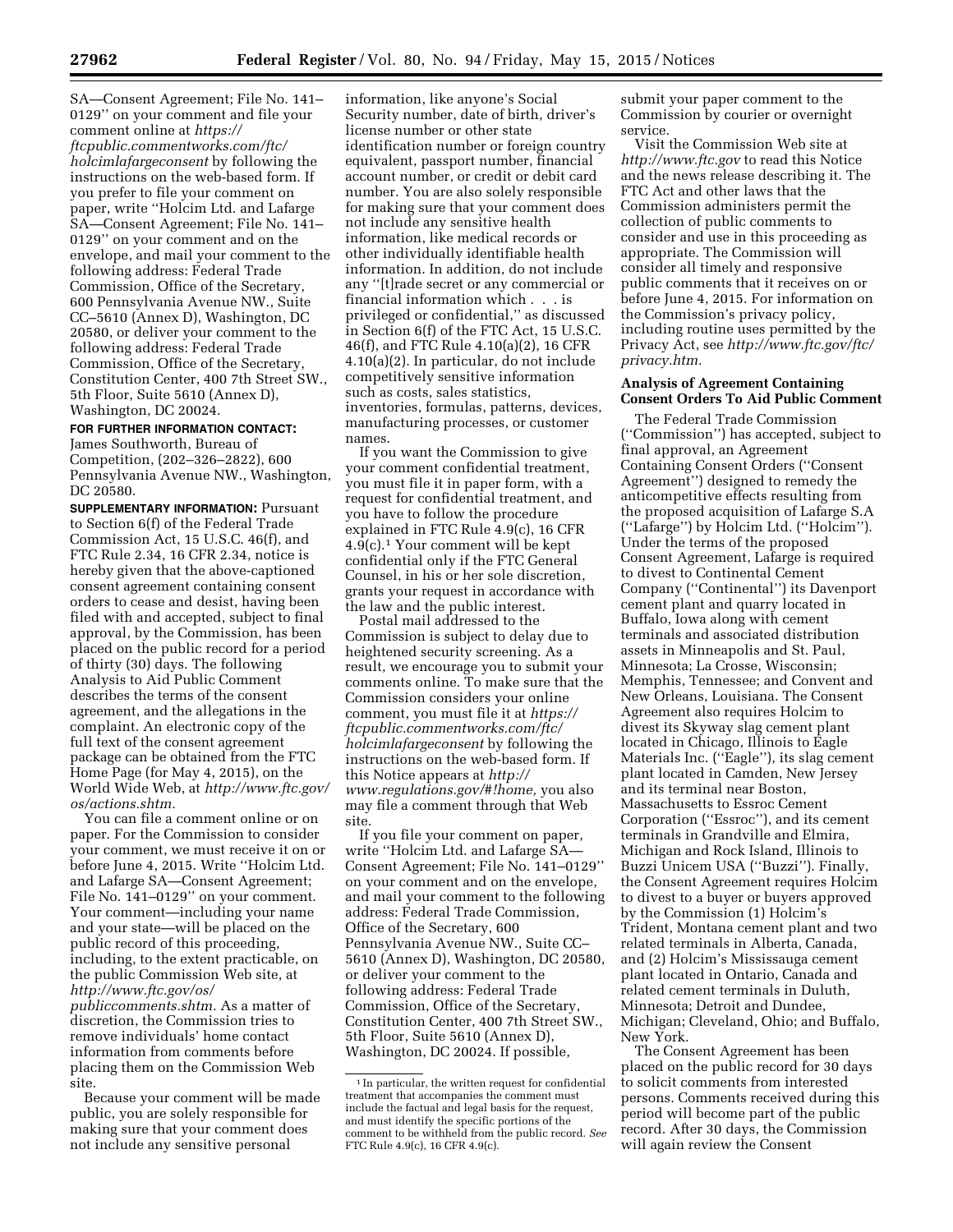Agreement and the comments received, and decide whether it should withdraw from the Consent Agreement, modify it, or make final the Decision and Order (''Order'').

### **The Transaction**

Pursuant to a Combination Agreement dated July 7, 2014, Holcim proposes to acquire 100 percent of the existing shares of Lafarge in a transaction valued at \$24.95 billion at that time. The Commission's Complaint alleges that the proposed acquisition, if consummated, would violate Section 7 of the Clayton Act, as amended, 15 U.S.C. 18, and Section 5 of the Federal Trade Commission Act, as amended, 15 U.S.C. 45, by substantially lessening competition in certain regional markets in the United States for the manufacture and sale of portland cement and slag cement. The proposed Consent Agreement will remedy the alleged violations by preserving the competition that would otherwise be eliminated by the proposed acquisition.

#### **The Parties**

Holcim is a Swiss-based, vertically integrated global building materials company. The company's products include cement, clinker, concrete, lime, and aggregates. In the United States, Holcim currently operates nine portland cement and three slag grinding plants, as well as a large network of distribution assets.

Lafarge is a vertically-integrated global building materials company incorporated in France and headquartered in Paris. Lafarge primarily produces and sells cement, aggregates, and ready-mix concrete. In the United States, Lafarge currently operates six portland cement and three slag cement grinding plants as well as numerous distribution terminals.

# **The Relevant Products and Structure of the Markets**

In the United States, both parties manufacture and sell portland cement. Portland cement is an essential ingredient in making concrete, a cheap and versatile building material. Because portland cement has no close substitute and the cost of cement usually represents a relatively small percentage of a project's overall construction costs, few customers are likely to switch to other products in response to a small but significant increase in the price of portland cement.

Both parties also manufacture and sell ground, granulated blast furnace slag (''slag cement''), a specialty cement product with unique characteristics that can serve as a partial substitute for

portland cement. Customers add slag cement to portland cement to enhance the physical properties of a concrete mixture. It is appropriate to treat slag cement as a separate relevant product because an insufficient number of purchasers would switch to other products in response to a small but significant increase in the price of slag cement to render such a price increase unprofitable.

The primary purchasers of portland and slag cement are ready-mix concrete firms and producers of concrete products. These customers usually pick up portland and slag cement from a cement company's plant or terminal in trucks. Because portland and slag cement are heavy and relatively cheap commodities, transportation costs limit the distance customers can economically travel to pick up the products. The precise scope of the area that can be served by a particular plant or terminal depends on a number of factors, including the density of the specific region and local transportation costs.

Due to transportation costs, cement markets are local or regional in nature. The relevant geographic markets in which to analyze the effects of the proposed acquisition on portland cement competition are (1) the Minneapolis-St. Paul, Minnesota area; (2) the Duluth, Minnesota area; (3) western Wisconsin; (4) eastern Iowa; (5) the Memphis, Tennessee area; (6) the Baton Rouge, Louisiana area; (7) the New Orleans, Louisiana area; (8) the Detroit, Michigan area; (9) northern Michigan; (10) the Grand Rapids, Michigan area; (11) western Montana; and (12) the Boston, Massachusetts/ Providence, Rhode Island area. The proper geographic markets in which to analyze the effects of the proposed transaction on slag cement are (1) the Mid-Atlantic region and (2) the western Great Lakes region.

The relevant markets for portland cement and slag cement are already highly concentrated. For each of the relevant markets, the parties are either the only suppliers in the market, two of only three suppliers, or two of only four suppliers.

#### **Entry**

Entry into the relevant portland cement and slag cement markets would not be timely, likely, or sufficient in magnitude, character, and scope to deter or counteract the anticompetitive effects of the proposed transaction. The cost to construct a new portland cement plant of sufficient size to be competitive would likely cost over \$300 million and take more than five years to permit,

design, and construct while the expansion of an existing facility would likely cost hundreds of millions of dollars and take four or more years to complete. Building competitive cement distribution terminals is also difficult and time consuming. It can take more than two years to obtain the necessary permits and complete construction of a competitive terminal in the relevant markets. New entrants into slag cement markets face the additional hurdle of having to obtain a cost-effective source for the raw material. There are few domestic sources for granulated blast furnace slag because there are a limited number of active blast furnaces in the United States. Given the difficulties of entry, it is unlikely that any new entry could be accomplished in a timely manner in the relevant markets to defeat a likely price increase caused by the proposed acquisition.

#### **Effects of the Acquisition**

Unless remedied, the proposed merger would likely result in competitive harm in each of the relevant portland and slag cement markets. The merger would eliminate substantial head-to-head competition between the parties in each of these markets and significantly increase market concentration. For many customers in these markets, the merger would combine the two closest competitors for their business, leaving the merged entity with the power to increase prices to these customers unilaterally. Further, because the merger would reduce the number of significant competitors to, at most, two or three in the relevant markets, it would enhance the likelihood of collusion or coordinated action between the remaining competitors by reducing impediments to reaching common terms of coordination and making it easier to monitor and retaliate against potential deviation from a coordinated scheme.

### **The Consent Agreement**

The proposed Consent Agreement eliminates the competitive concerns raised by Holcim's proposed acquisition of Lafarge by requiring the parties to divest assets in each relevant market. Lafarge is required to divest a cement plant in Buffalo, Iowa and a network of distribution terminals along the Mississippi River in Louisiana, Tennessee, Wisconsin, and Minnesota to Continental. Continental, in turn, will sell its cement terminal located in Bettendorf, Iowa to Lafarge in order to eliminate the competitive overlap that would otherwise be created by its acquisition of Lafarge's Davenport cement plant. Because Lafarge will be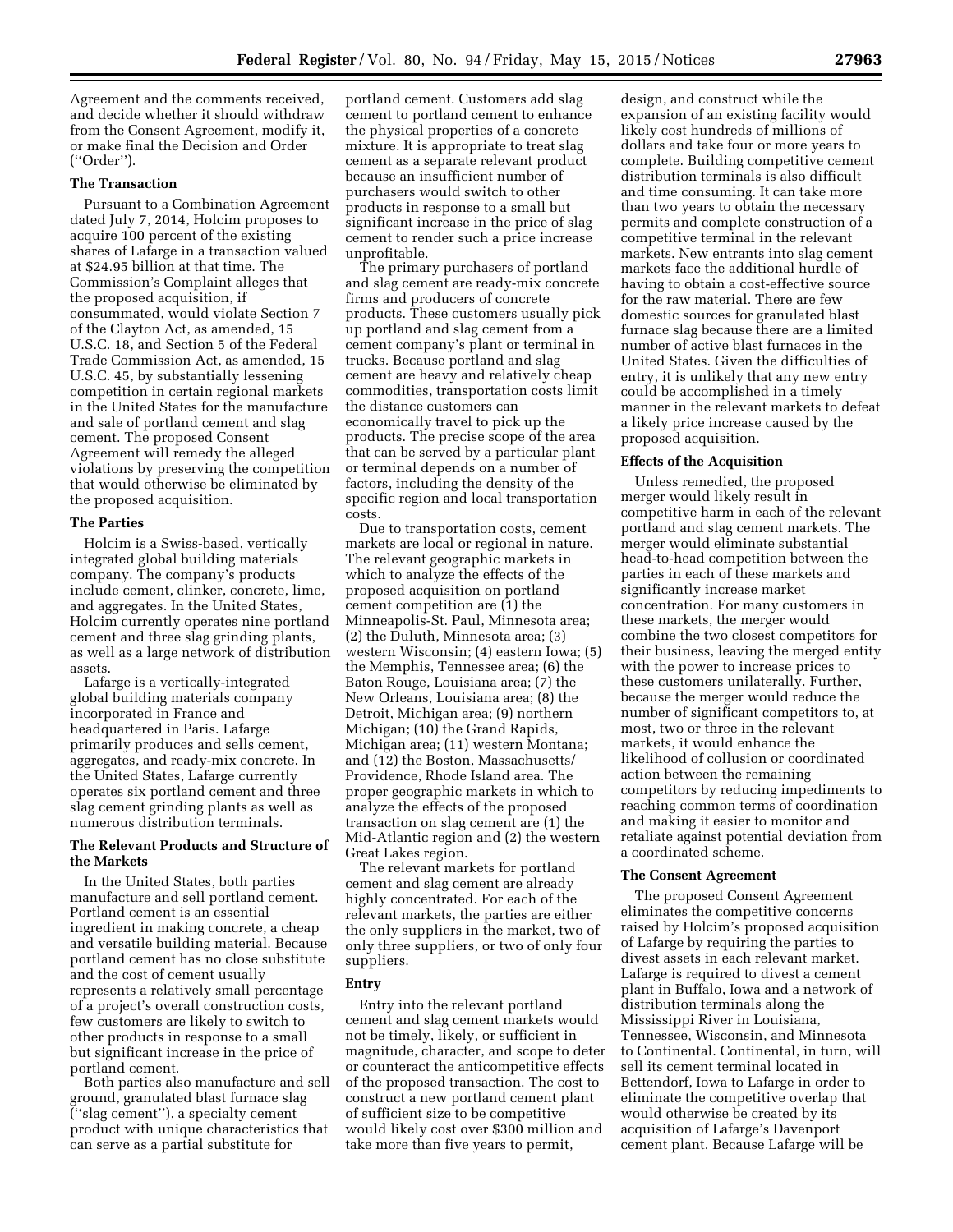able to supply the Bettendorf terminal at a comparable or lower cost than Continental, the transactions contemplated in the Consent Agreement will maintain the competitive status quo in the eastern Iowa market. Holcim is required to divest distribution terminals in Illinois and Michigan to Buzzi. Holcim is further required to divest a terminal in Massachusetts and a slag plant in New Jersey to Essroc and a slag plant in Illinois to Eagle. Each of the identified buyers possesses the experience and capability to become significant competitors in the relevant markets. The parties must accomplish the divestitures to these buyers within ten days after the proposed acquisition is accomplished.

The Commission's goal in evaluating possible purchasers of divested assets is to maintain the competitive environment that existed prior to the proposed acquisition. If the Commission determines that any of the identified buyers is not an acceptable acquirer, the proposed Order requires the parties to divest the assets to a Commissionapproved acquirer within 90 days of the Commission notifying the parties that the proposed acquirer is not acceptable. If the Commission determines that the manner in which any divestiture was accomplished is not acceptable, the Commission may direct the parties, or appoint a divestiture trustee, to effect such modifications as may be necessary to satisfy the requirements of the Order.

Finally, the proposed Consent Agreement requires Holcim to divest to a buyer or buyers approved by the Commission (1) a cement plant in Trident, Montana and two distribution terminals in Alberta, Canada (the ''Trident Assets''), and (2) a cement plant in Mississauga, Ontario and cement terminals in Minnesota, Michigan, Ohio, and New York (the ''Great Lakes Assets''). The divestiture of the Trident plant would eliminate the proposed merger's potential anticompetitive impact on purchasers of portland cement located in western Montana. The two Alberta terminals distribute cement produced at the Trident plant and are included in the Consent Agreement in order to preserve the viability and marketability of the Trident Assets. Holcim's Mississauga plant supplies portland cement into the United States both directly and via terminals located in Duluth; Detroit; Dundee, Michigan; Cleveland, Ohio; and Buffalo, New York. The divestiture of the Great Lakes Assets would remedy the proposed merger's anticompetitive effects in the Duluth and Detroit areas. The Cleveland and Buffalo terminals are included in the Consent Agreement in

order to preserve the viability and marketability of the Great Lakes Assets. The Trident Assets and Great Lakes Assets are also part of a larger group of Holcim assets located in Canada that the Respondents have agreed to divest in order to resolve competitive concerns raised by the Canadian Competition Bureau (''CCB''). Commission staff worked cooperatively with staff from the CCB to ensure that our respective proposed remedies would be consistent and effective.

The proposed Order provides that Holcim must find a buyer (or buyers) for the Trident Assets and the Great Lakes Assets, at no minimum price, that is acceptable to the Commission, no later than 120 days from the date on which the parties consummate the proposed acquisition. The Consent Agreement also contains an Order to Hold Separate and Maintain Assets, which will serve to ensure that these assets are held separate and operated independently from the merged company and protect the viability, marketability, and competitiveness of the divestiture asset packages until the assets are divested to a buyer or buyers approved by the Commission.

To ensure compliance with the proposed Order, the Commission has agreed to appoint an Interim Monitor to ensure that Holcim and Lafarge comply with all of their obligations pursuant to the Consent Agreement and to keep the Commission informed about the status of the transfer of the rights and assets to appropriate purchasers.

The purpose of this analysis is to facilitate public comment on the Consent Agreement, and it is not intended to constitute an official interpretation of the proposed Decision and Order or to modify its terms in any way.

By direction of the Commission, Commissioner Wright dissenting. **Donald S. Clark,** 

*Secretary.* 

# **Statement of the Federal Trade Commission in the Matter of Holcim Ltd. and Lafarge S.A.**

The Federal Trade Commission has voted to accept a settlement to resolve the likely anticompetitive effects of Holcim Ltd.'s (''Holcim'') proposed \$25 billion acquisition of Lafarge S.A. (''Lafarge''). We have reason to believe that, absent a remedy, the proposed acquisition is likely to substantially reduce competition in the manufacture and sale of portland cement and slag cement. As we explain below, we believe the proposed remedy, tailored to counteract the likely anticompetitive

effects of the proposed acquisition without eliminating any efficiencies that might arise from the combination of the two companies, is in the public interest.1

Holcim is a Switzerland-based, vertically integrated global building materials company, with products that include cement, clinker, concrete, lime, and aggregates. Lafarge is a Francebased, vertically integrated global building materials company that primarily produces and sells cement, aggregates, and ready-mix concrete.

The merged company will be the world's largest cement manufacturer, with combined 2014 revenues of approximately \$35 billion and operations in more than 90 countries. Our competitive concerns pertain to specific geographic markets in the United States where Holcim and Lafarge each make significant cement sales. The proposed merger would likely harm competition for the distribution and sale of portland cement, an essential ingredient in making concrete, in 12 local or regional markets. It would also threaten to lessen competition for the distribution and sale of slag cement, a specialty cement product used in certain applications, in two other regional markets.

The merger would create a merger to monopoly in some of the challenged relevant markets, while in others at most three competitors would remain post-merger. Absent a remedy, the Herfindahl-Hirschman Index (''HHI'') in each of these markets would exceed 3,400, making every market highly concentrated according to the 2010 Horizontal Merger Guidelines.2 The increase in HHI in each market would exceed 900, well above the 200-point change necessary to trigger the Guidelines' presumption that the merger is ''likely to enhance market power.'' 3 There is no evidence rebutting this presumption. If anything, the evidence suggests that the estimates of market concentration understate our concerns.

In each of the relevant markets at issue, there is evidence that unilateral anticompetitive effects are likely. Substantial evidence demonstrates that, for many customers in the relevant areas, the merging firms are their preferred suppliers and that customers have benefitted from substantial headto-head competition between the parties

<sup>1</sup>Chairwoman Ramirez, Commissioner Brill, Commissioner Ohlhausen, and Commissioner McSweeny join in this statement.

<sup>2</sup>*See* 2010 Horizontal Merger Guidelines § 5.3. The threshold at which a market is considered ''highly concentrated'' under the Guidelines is 2,500. 3 *Id.*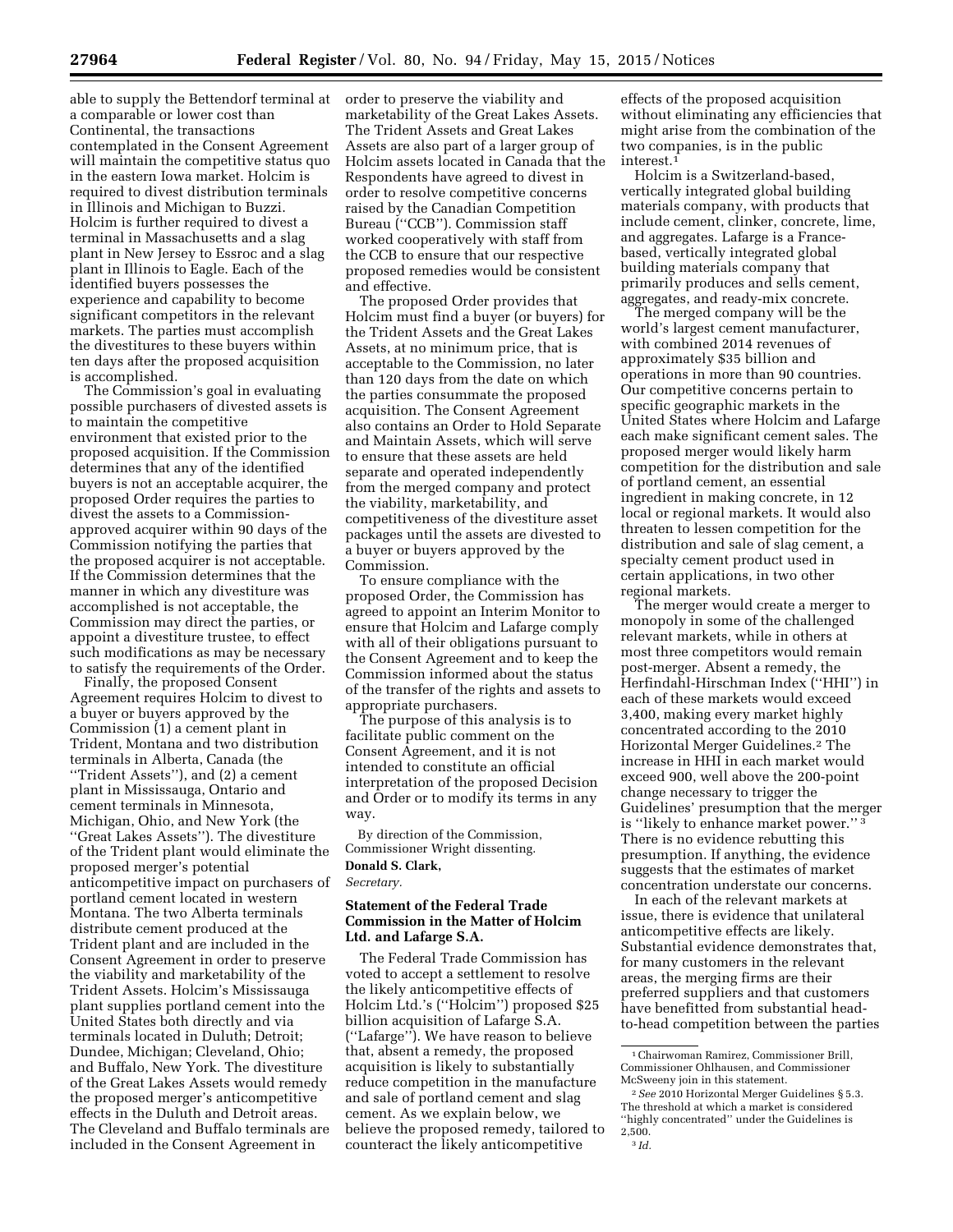in negotiating prices for portland and slag cement. Customers in every single one of the affected markets expressed concern that their inability to play the merging parties off each other would diminish their ability to obtain better prices or other favorable terms. As the Guidelines note, a combination of two competing sellers ''can significantly enhance the ability and incentive of the merged entity to obtain a result more favorable to it, and less favorable to the buyer, than the merging firms would have offered separately absent the merger.'' 4 In addition, the evidence demonstrates that not all of the remaining suppliers in the relevant markets provide customers with practical alternatives to the merging parties for a variety of reasons, including capacity constraints, lack of distribution assets to supply new customers, and downstream vertical integration.5

The evidence also suggests that the proposed acquisition would increase the ability and incentives of the combined firm and other market participants to engage in coordinated behavior that would result in harm to consumers. The relevant markets have characteristics that make them susceptible to coordination. They are highly concentrated; the products are homogeneous; overall market elasticity is low; customer switching costs are low; and sales are relatively small, frequent, and usually not made pursuant to long-term contracts. There is also a high degree of transparency in these markets. Competitors are aware of each other's production capacities, costs, sales volumes, prices, and customers. Our concern about the potential for coordinated effects in these markets is heightened by evidence that cement suppliers, including the same global firms that compete in these markets, have expressly colluded in other geographic markets with similar characteristics.6 By reducing the

number of significant competitors to only two or three, the proposed merger would make it easier for the remaining firms to coordinate, monitor compliance with, and retaliate against potential deviation from, a coordinated scheme. We therefore have reason to believe that the merger may enhance the vulnerability to coordinated effects that already exists in the relevant markets.7

In his dissent, Commissioner Wright takes issue with our decision to seek a remedy in six markets, going to great lengths to argue that we are improperly relying solely on the increase in market concentration to justify our action, that we are creating new presumptions of harm, that we lack a ''credible basis'' on which to conclude that the merger may enhance the vulnerability of the relevant markets to coordination, and that our action is otherwise inconsistent with the Guidelines. We respectfully disagree with Commissioner Wright's various characterizations of the Commission's statement in this matter. The Guidelines make clear that a substantial increase in concentration caused by a merger continues to be a significant factor in merger analysis because highly concentrated markets with only two or three large firms are more likely to lead to anticompetitive outcomes.8 Economic theory and empirical research bear this out.9 As a result, we view the evidence

7*See* Merger Guidelines § 7.1.

8 *Id*. § 2.1.3 (''Mergers that cause a significant increase in concentration and result in highly concentrated markets are presumed to be likely to enhance market power, but this presumption can be rebutted by persuasive evidence showing that the merger is unlikely to enhance market power.''). *See also* Carl Shapiro, *The 2010 Horizontal Merger Guidelines: From Hedgehog to Fox in Forty Years,*  77 Antitrust L.J. 701, 708 (2010) (explaining that the Guidelines' flexible approach ''certainly does *not*  mean that they reject the use of market concentration to predict competitive effects, as can be seen in Sections 2.1.3 and 5,'' that the Guidelines ''recognize that levels and changes in market concentration are more probative in some cases than others,'' and that ''the Agencies place considerable weight on HHI measures in cases involving coordinated effects'') (emphasis in original).

9*See, e.g.,* Steven C. Salop, *The Evolution and Vitality of Merger Presumptions: A Decision-Theoretic Approach* 11 (Georgetown Law Faculty Publications and Other Works, Working Paper No. 1304, 2014), *available at [http://scholarship.law.](http://scholarship.law.georgetown.edu/facpub/1304) [georgetown.edu/facpub/1304](http://scholarship.law.georgetown.edu/facpub/1304)* (''[V]arious theories of oligopoly conduct—both static and dynamic models

in a merger that reduces the number of firms in a relevant market to two or three differently from a merger that only reduces the number of firms to six or seven. Where, as here, a proposed merger significantly increases concentration in an already highly concentrated market, a presumption of competitive harm is justified under both the Guidelines and well-established case law.10

Moreover, despite Commissioner Wright's assertion to the contrary, our investigation went beyond consideration of market concentration and application of the Guidelines presumption of competitive harm and, as noted above, produced additional evidence supporting our belief that the effect of the proposed acquisition would be to substantially lessen competition and harm cement customers in the relevant markets. On coordinated effects, we found numerous characteristics of the market making it vulnerable to collusion. It is particularly troubling that existing cement suppliers have expressly colluded in other geographic markets with similar characteristics. We also examined whether other market factors, such as the possibility of entry or expansion, might alleviate our competitive concerns. The evidence demonstrates the presence of high barriers to entry for both portland cement and slag cement, including significant capital costs and regulatory requirements. Entry sufficient to deter or counteract the likely harm from the proposed transaction would thus be neither timely nor likely.

10*See* Merger Guidelines § 2.1.3; *Chicago Bridge & Iron Co.* v. *FTC,* 534 F.3d 410, 423 (5th Cir. 2008) (''Typically, the Government establishes a *prima facie* case by showing that the transaction in question will significantly increase market concentration, thereby creating a presumption that the transaction is likely to substantially lessen competition.''); *FTC* v. *H.J. Heinz Co.,* 246 F.3d 708, 716 (D.C. Cir. 2001) (merger to duopoly creates a rebuttable presumption of anticompetitive harm through direct or tacit coordination).

<sup>4</sup> *Id***.** § 6.2.

<sup>5</sup>For instance, ready-mix concrete producers are often unwilling to purchase cement from their rivals.

<sup>6</sup>*See, e.g.,* Press Release, European Commission, The Court of Justice Upholds in Substance the Judgment Delivered by the Court of First Instance in 2000 Concerning the Cement Cartel, Jan. 7, 2004, *available at [http://europa.eu/rapid/press-release](http://europa.eu/rapid/press-release_CJE-04-2_en.htm)*\_ *[CJE–04–2](http://europa.eu/rapid/press-release_CJE-04-2_en.htm)*\_*en.htm* (announcing fines of EUR 100 million on cement suppliers for collusion); Press Release, German Federal Cartel Office, Highest fine in Bundeskartellamt History is Final, April 10, 2013, *available at [http://www.bundeskartellamt.de/](http://www.bundeskartellamt.de/SharedDocs/Meldung/EN/Pressemitteilungen/2013/10_04_2013_BGH-Zement.html) [SharedDocs/Meldung/EN/Pressemitteilungen/2013/](http://www.bundeskartellamt.de/SharedDocs/Meldung/EN/Pressemitteilungen/2013/10_04_2013_BGH-Zement.html) 10*\_*04*\_*2013*\_*[BGH-Zement.html](http://www.bundeskartellamt.de/SharedDocs/Meldung/EN/Pressemitteilungen/2013/10_04_2013_BGH-Zement.html)* (announcing fines of EUR 380 million on Lafarge, Holcim, and others for collusion); Philip Blenkinsop, *Belgian Competition Regulator Fines Cement Groups,* Aug. 31, 2013, *available [at http://www.reuters.com/](http://www.reuters.com/)*

*article/2013/08/31/belgium-cementidUSL6N0GW05U20130831* (reporting EUR 14.7 million in fines levied by the Belgian Competition Council on Holcim and others for collusion); Press Release, Polish Office of Competition and Consumer Protection, UOKiK Breaks Cement Cartel, Dec. 12, 2013, *available at [https://uokik.gov.pl/](https://uokik.gov.pl/news.php?news_id=10754&news_page=1) news.php?news*\_*[id=10754&news](https://uokik.gov.pl/news.php?news_id=10754&news_page=1)*\_*page=1*  (announcing decision of Poland's Court of Competition and Consumer Protection to impose fines of PLN 339 million (∼\$93 million) on cement suppliers for collusion involving Lafarge and others); *see generally* Merger Guidelines § 7.2.

of firm interaction—are consistent with the view that competition with fewer significant firms on average is associated with higher prices. . . . Accordingly, a horizontal merger reducing the number of rivals from four to three, or three to two, would be more likely to raise competitive concerns than one reducing the number from ten to nine, *ceteris paribus.''*); Steffen Huck, et al., *Two Are Few and Four Are Many: Number Effects from Experimental Oligopolies,* 53 J. Econ. Behavior & Org. 435, 443 (2004) (testing the frequency of collusive outcomes in Cournot oligopolies and finding ''clear evidence that there is a qualitative difference between two and four or more firms''); Timothy F. Bresnahan & Peter C. Reiss, *Entry and Competition in Concentrated Markets,* 99 J. Pol. Econ. 977, 1006 (1991) (finding, in a study of tire prices, that ''[m]arkets with three or more dealers have lower prices than monopolists or duopolists,'' and noting that, ''while prices level off between three and five dealers, they are higher than unconcentrated market prices'').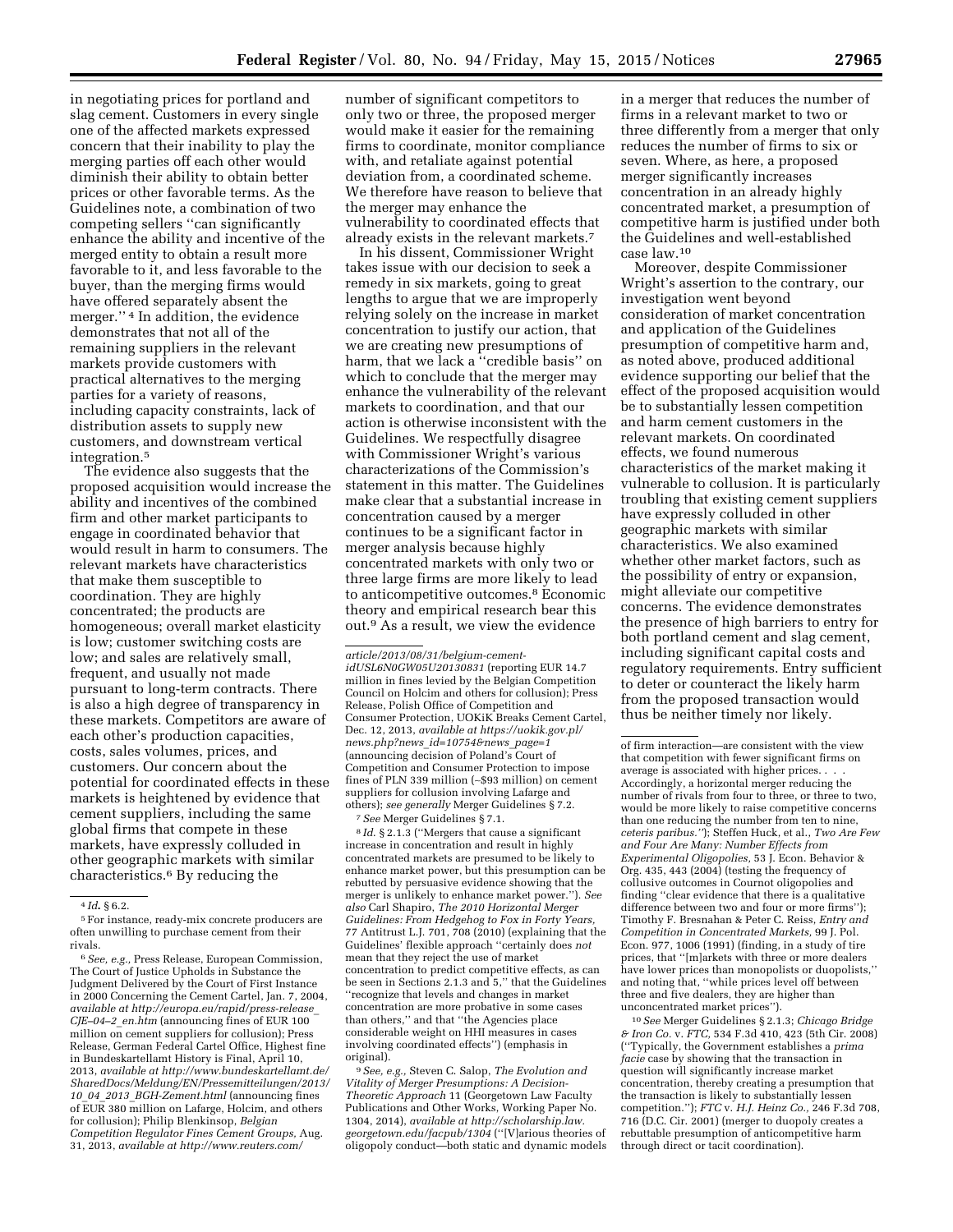In the face of our competitive concerns, based on what we had learned about the nature and conditions of the relevant markets, the parties proposed divestitures to remedy our concerns in each of those markets. The parties did not comply with our Second Requests. While continued investigation may have produced more evidentiary support for our complaint, including those markets for which Commissioner Wright dissents, we do not think such a course would have been justified. We have ample evidence to support our allegations of anticompetitive harm and had no reason to burden the parties with the expense and delay of further inquiry for the sole purpose of obtaining additional, cumulative evidence. Nor would further inquiry have been a good use of Commission resources.

Merger analysis is necessarily predictive. The evidence in this case provides us with sufficient reason to believe that the proposed acquisition is likely to substantially reduce competition, and there is no evidence of countervailing efficiencies that weigh against the remedy. We believe that the public interest is best served by remedying the competitive concerns as set forth in our proposed consent order.

## **Statement of Commissioner Joshua D. Wright, Dissenting in Part and Concurring in Part In the Matter of Holcim Ltd. and Lafarge S.A.**

The Commission has voted to issue a Complaint and a Decision & Order against Holcim Ltd. (''Holcim'') and Lafarge S.A. (''Lafarge'') to remedy the allegedly anticompetitive effects of the proposed merger of the two companies. I dissent in part from and concur in part with the Commission's decision because the evidence is insufficient to provide a reason to believe the proposed transaction is likely to substantially lessen competition, in violation of Section 7 of the Clayton Act, in several of the portland cement markets identified in the Complaint.1

The Commission articulates coordinated effects and unilateral effects theories of harm arising from the proposed transaction in all of the fourteen relevant geographic markets defined in the Complaint (the ''Relevant Markets'').2 Additionally, and

untethered to these two theories of harm articulated in the 2010 *Horizontal Merger Guidelines* (''*Merger Guidelines''*), the Commission asserts that mergers, such as the proposed transaction, that reduce the number of competitors to three or fewer are likely to harm competition. The Commission's structural presumption is economically unfounded and inappropriate in the vast majority of Relevant Markets. Furthermore, there is insufficient evidence to support a coordinated effects theory in any Relevant Market and insufficient evidence to support a unilateral effects theory in several of the Relevant Markets.

In those markets in which I conclude the record evidence supports neither a coordinated nor a unilateral effects theory, the Commission relies upon little more than the change in market structure to support each of its allegations. Without particularized evidence substantiating a unilateral effects or coordinated effects theory of harm arising from the proposed transaction, a structural theory alone cannot provide a sufficient basis to establish reason to believe a transaction violates the Clayton Act. It follows, in my view, that the Commission should refrain from imposing a remedy in the markets for which the evidence is insufficient to support either a coordinated effects theory or a unilateral effects theory.

## **I. The Commission's Structural Theory and Presumption Are Unsupported by Economic Evidence**

The Commission argues mergers that reduce the number of competitors in a relevant market to three or two are unique in the sense that they warrant a presumption of competitive harm and illegality,3 but it cannot defend its structural presumption upon the basis of economic evidence or accumulated empirical knowledge.

The Commission cites in support of its structural theory and presumption three academic articles written by economists.4 Only two offer economic evidence, and the proffered substantiation fails to support the claim. The first is an important early entrant into the static entry literature examining the relationship between market size and the number of entrants in a market,

focusing upon isolated rural markets.5 It strains credulity to argue that Bresnahan and Reiss's important analysis of the impact of entry in markets involving doctors, dentists, druggists, plumbers, and tire dealers in local and isolated areas, where they find the competitive benefits of a second competitor are especially important, apply with generality sufficient to support a widely applicable presumption of harm based upon the number of firms. Indeed, the authors warn against precisely this interpretation of their work.6

The second article is a laboratory experiment and does not involve the behavior of actual firms and certainly cannot provide sufficient economic evidence to support a presumption that four-to-three and three-to-two mergers in real-world markets will result in anticompetitive coordination.7 Once again, the authors warn against such an interpretation.8

Finally, the Commission cites a draft article, authored by Steve Salop, in support of its view that economic evidence supports a presumption that four-to-three and three-to-two mergers are competitively suspect.9 The article does not purport to study or provide new economic evidence on the relationship between market structure and competition. Thus, it cannot

6 In earlier research using similar empirical techniques and data—namely, small rural markets—Bresnahan and Reiss plainly reject the notion that the findings should inform views of market structure and competition generally: ''We do not believe that these markets 'stand in' for highly concentrated industries in the sectors of the economy where competition is national or global.'' Timothy F. Bresnahan & Peter C. Reiss, *Do Entry Conditions Vary Across Markets,* 3 Brookings Papers Econ. Activity 833, 868 (1987).

7Steffen Huck et al., *Two Are Few and Four Are Many: Number Effects from Experimental Oligopolies,* 53 J. Econ. Behavior & Org. 435 (2004).

8 *Id.* at 436 (''The number of firms is not the only factor affecting competition in experimental markets. This implies that there exists no unique number of firms that determines a definite borderline between non-cooperative and collusive markets irrespective of all institutional and structural details of the experimental markets.'').

<sup>1</sup>As I explain below, I concur with the Commission as to the Twin Cities, Duluth, western Wisconsin, New Orleans, western Montana, Boston/ Providence, the Mid-Atlantic region, and the western Great Lakes region; I dissent with the Commission as to eastern Iowa, Memphis, Baton Rouge, Detroit, northern Michigan, and Grand Rapids.

<sup>2</sup>*See* Analysis of Agreement Containing Consent Orders to Aid Public Comment 3, Holcim Ltd., FTC File No. 141–0129 (May 4, 2015) (''For many

customers in these markets, the merger would . . . leav[e] the merged entity with the power to increase prices . . . unilaterally. Further, . . . it would enhance the likelihood of collusion or coordinated action between the remaining competitors.'').

<sup>3</sup> *Id.* at 3.

<sup>4</sup> *Id.* at 3 n.9.

<sup>5</sup>Timothy F. Bresnahan & Peter C. Reiss, *Entry and Competition in Concentrated Markets,* 99 J. Pol. Econ. 977 (1991). While Bresnahan and Reiss is an important early contribution to the static entry literature, it cannot possibly bear the burden the Commission wishes to place upon it. Abstracting from the complexities of market definition was necessary for the researchers to isolate entry decisions. This is possible when studying the effects of entry by a second dentist in a town with a population of less than 1,000, but not in most realworld antitrust applications. The authors of the study make this point themselves, noting that ''whether this pattern appears in other industries remains an open question.'' *Id.* at 1007.

<sup>9</sup>Steven C. Salop, *The Evolution and Vitality of Merger Presumptions: A Decision-Theoretic Approach* (Georgetown Law Faculty Publications and Other Works, Working Paper No. 1304, 2014), *available at [http://scholarship.law.georgetown.edu/](http://scholarship.law.georgetown.edu/facpub/1304/)  [facpub/1304/.](http://scholarship.law.georgetown.edu/facpub/1304/)*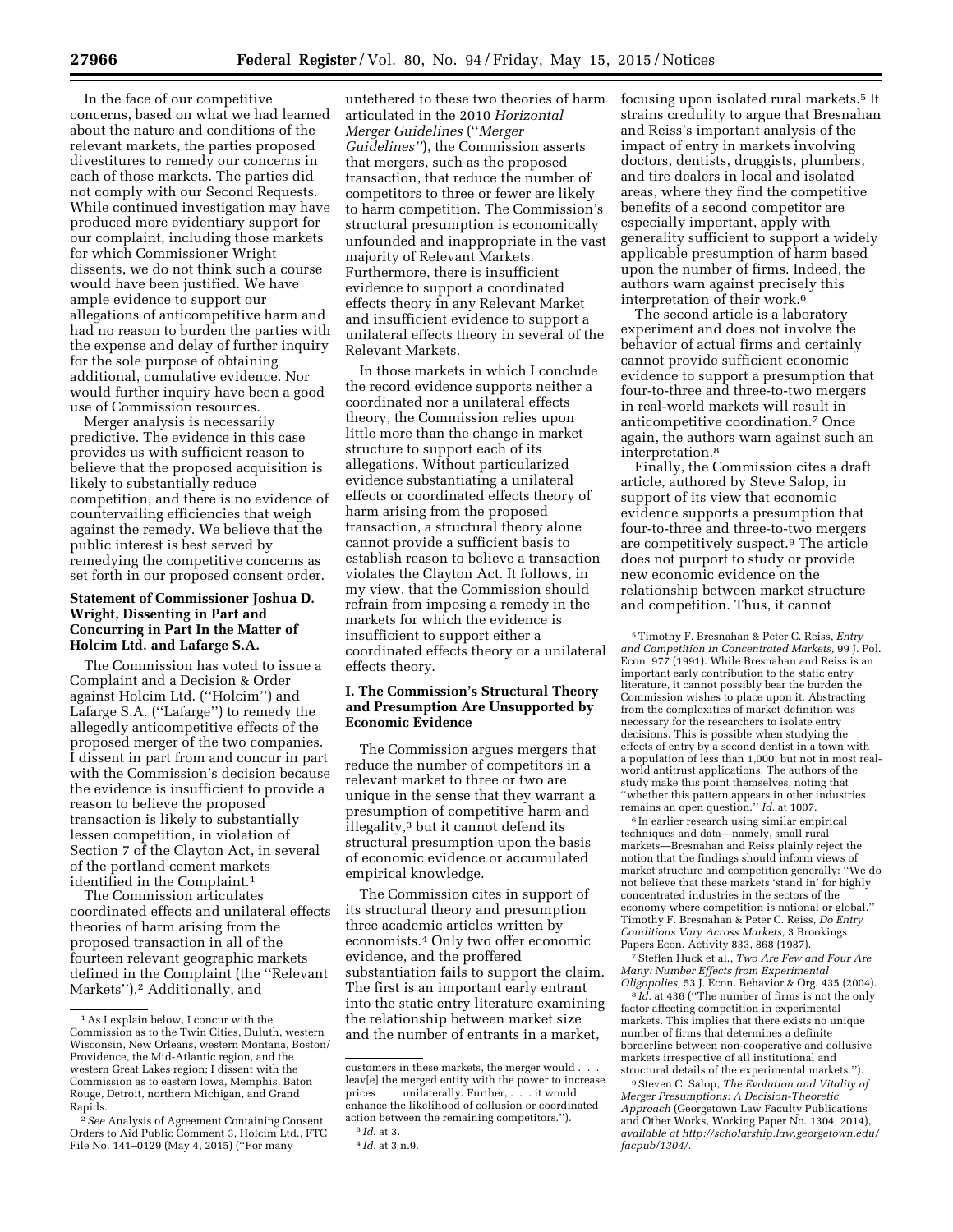support the Commission's proposition.10

There is simply no empirical economic evidence sufficient to warrant a *presumption* that anticompetitive coordination is likely to result from four-to-three or three-to-two mergers. Indeed, such a presumption would be inconsistent with modern economic theory and the analysis endorsed by the *Merger Guidelines,* which deemphasize inferences of competitive harm arising from market structure in favor of greater reliance upon particularized evidence of changes in post-merger incentives to compete.11

To the contrary, this approach is inconsistent with Agency practice and the letter and spirit of the more economically sophisticated approach adopted in the *Merger Guidelines.*12

11*See* Carl Shapiro, *The 2010 Horizontal Merger Guidelines: From Hedgehog to Fox in Forty Years,*  77 Antitrust L.J. 701, 707–08 (2010) (acknowledging the role of market concentration in the analysis endorsed in the *Merger Guidelines* and observing that they place less weight upon market concentration and market shares, instead emphasizing the importance of direct evidence of changes in post-merger incentives to compete and competitive effects). To the extent the Commission relies upon Shapiro's caveat that ''changes in market concentration are more probative in some cases than others,'' Statement of the Federal Trade Commission 3 n.8, Holcim Ltd., FTC File No. 141– 0129 (May 8, 2015), they fail to explain why, nor have I been provided any evidence attempting to establish that, markets for portland or slag concrete fit within the subset of cases for which it has been established that there is a reliable a relationship between market structure and competition. I do not quarrel with the notion that such markets exist. We identify them over time using economic analysis, empirical evidence, and accumulated learning. For example, substantial research has identified empirical regularities in the relationship between structure and price in generic pharmaceutical markets. *See* David Reiffen & Michael R. Ward, *Generic Drug Industry Dynamics,* 87 Rev. Econ. & Stat. 37 (2005).

12Comments of the ABA Section of Antitrust Law on the Horizontal Merger Guidelines Revision Project (June 4, 2010), *available at [https://](https://www.ftc.gov/sites/default/files/documents/public_comments/horizontal-merger-guidelines-review-project-proposed-new-horizontal-merger-guidelines-548050-00026/548050-00026.pdf) [www.ftc.gov/sites/default/files/documents/public](https://www.ftc.gov/sites/default/files/documents/public_comments/horizontal-merger-guidelines-review-project-proposed-new-horizontal-merger-guidelines-548050-00026/548050-00026.pdf)*\_ *[comments/horizontal-merger-guidelines-review](https://www.ftc.gov/sites/default/files/documents/public_comments/horizontal-merger-guidelines-review-project-proposed-new-horizontal-merger-guidelines-548050-00026/548050-00026.pdf)[project-proposed-new-horizontal-merger-guidelines-](https://www.ftc.gov/sites/default/files/documents/public_comments/horizontal-merger-guidelines-review-project-proposed-new-horizontal-merger-guidelines-548050-00026/548050-00026.pdf)[548050-00026/548050-00026.pdf](https://www.ftc.gov/sites/default/files/documents/public_comments/horizontal-merger-guidelines-review-project-proposed-new-horizontal-merger-guidelines-548050-00026/548050-00026.pdf)* (urging the

Section 2.1.3 of the *Merger Guidelines*  does, as the Commission observes, state that ''mergers that cause a significant increase in concentration and result in highly concentrated markets are presumed to be likely to enhance market power.'' 13 The *Merger Guidelines* insure against reverting to naked structural analysis by making clear that the role of market shares and market concentration is ''not an end in itself,'' but rather ''*one*  useful indicator of likely anticompetitive effects,'' and that market concentration is not to be used to ''provide a rigid screen to separate competitively benign mergers from anticompetitive ones,'' but rather to provide one way to distinguish competitively benign mergers from *those that warrant closer scrutiny.*14 To the extent these passages evince an ambiguity in the *Merger Guidelines* with respect to the minimum evidentiary burden that must be satisfied to support a merger challenge, the Commission should embrace the interpretation more consistent with a modern economic approach rather than with the obsolete and discredited structural analysis of a prior era.

Rather than relying upon economic evidence to defend the Commission's structural presumption, the Commission highlights case law supporting a presumption of illegality for mergers to duopoly or that substantially increase concentration.15 As a preliminary matter, case law that endorses a wholly structural approach to merger analysis an approach clearly rejected by the *Merger Guidelines*—does not constitute relevant economic evidence. Judicial opinions adopting this approach are orthogonal to the proposition in need of *economic substantiation:* that mergers resulting in three- or two-firm markets are likely to result in coordination. Indeed, one can find a variety of economically dubious propositions adopted in antitrust case law blessed by no less a legal authority than the Supreme Court.16 But courts'

13U.S. Dep't of Justice & Fed. Trade Comm'n, Horizontal Merger Guidelines § 7.1 (2010) [hereinafter Merger Guidelines].

14 *Id.* §§ 4, 5.3.

15Statement of the Federal Trade Commission, *supra* note 11, at 3 (citing *Chicago Bridge & Iron Co.* v. *FTC,* 534 F.3d 410, 423 (5th Cir. 2008) and *FTC* v. *H.J. Heinz Co.,* 246 F.3d 708, 716 (D.C. Cir. 2001)).

16For example, well-established case law endorses the economic proposition that mergers that result in post-merger shares of greater than 30% are likely to harm competition, *United States*  v. *Philadelphia Nat'l Bank,* 374 U.S. 321, 364–65

observations about the relationship between market structure and competition are not relevant to the Commission's adoption of a structural presumption in this case.

I therefore find any reliance upon structural changes alone to be economically untenable and insufficient to give me reason to believe the proposed transaction will violate Section 7 in the vast majority of Relevant Markets.

# **II. Coordinated Effects Are Unlikely in Any Relevant Market**

The *Merger Guidelines* describe the conditions under which the antitrust agencies will challenge a proposed merger on the basis that it is likely to result in anticompetitive coordination. Specifically, the *Merger Guidelines*  articulate three necessary conditions that must *each* be satisfied to support a coordinated effects theory: (1) A significant increase in concentration, leading to a moderately or highly concentrated market, (2) a market vulnerable to coordinated conduct, and (3) a credible basis for concluding the transaction will enhance that vulnerability.17 Thus, the *Merger Guidelines* establish clearly that a highly concentrated market that is already vulnerable to coordinated conduct is necessary but not sufficient to support a coordinated effects theory. Critically, the Commission must also have evidence sufficient to provide a credible basis to conclude the transaction will *enhance* the market's vulnerability to coordinated conduct. Such evidence must evince a change in the post-merger competitive market dynamics and, in particular, postmerger incentives to engage in coordinated pricing. The *Merger Guidelines* provide the elimination of a maverick firm as an illustrative example of the type of evidence that would satisfy the third condition and warrant a presumption of adverse coordinated effects.18 Importantly, the *Merger Guidelines* explain evidence that a merger will eliminate a maverick is given weight precisely because it

18Merger Guidelines, *supra* note 13, § 7.1.

<sup>10</sup>Nevertheless, to the extent Salop argues in favor of legal presumptions in merger analysis, he clarifies that they ''obviously should be based on valid economic analysis, that is, proper economic presumptions,'' which should be updated ''based on new or additional economic factors besides market shares and concentration.'' *Id.* at 37, 48. I agree. Additionally, Salop explains that ''[c]ontemporary economic learning suggests that concentration be considered when undertaking competitive effects analysis—in conjunction with other factors suggested by the competitive effects theory—but not treated as the sole determinant of post-merger pricing.'' *Id.* at 13–14. Notably, Salop does not endorse a distinction between four-to-three mergers or three-to-two mergers and mergers in less concentrated markets that justifies a presumption that the former are anticompetitive; rather, he merely observes that empirical evidence and economic theory do not warrant ''*ignoring* market shares and concentration in merger analysis.'' *Id.* at 12 (emphasis in original).

agencies to ''remove the presumption of illegality keyed to the level and increase in the HHI'' because ''[t]he presumption does not reflect how the Agencies conduct investigations [and] is not theoretically warranted'').

<sup>(1963),</sup> and that mergers resulting in post-merger shares of less than 10% harm competition when coupled with a trend toward concentration, *United States* v. *Von's Grocery Co.,* 384 U.S. 270 (1966); *United States* v. *Pabst Brewing Co.,* 384 U.S. 546 (1966).

<sup>17</sup>Merger Guidelines, *supra* note 13, § 7.1; *see also* Dissenting Statement of Commissioner Joshua D. Wright 3, Fidelity National Financial, Inc., FTC File No. 131–0159 (Dec. 23, 2013) [hereinafter Wright, *Fidelity Dissent*].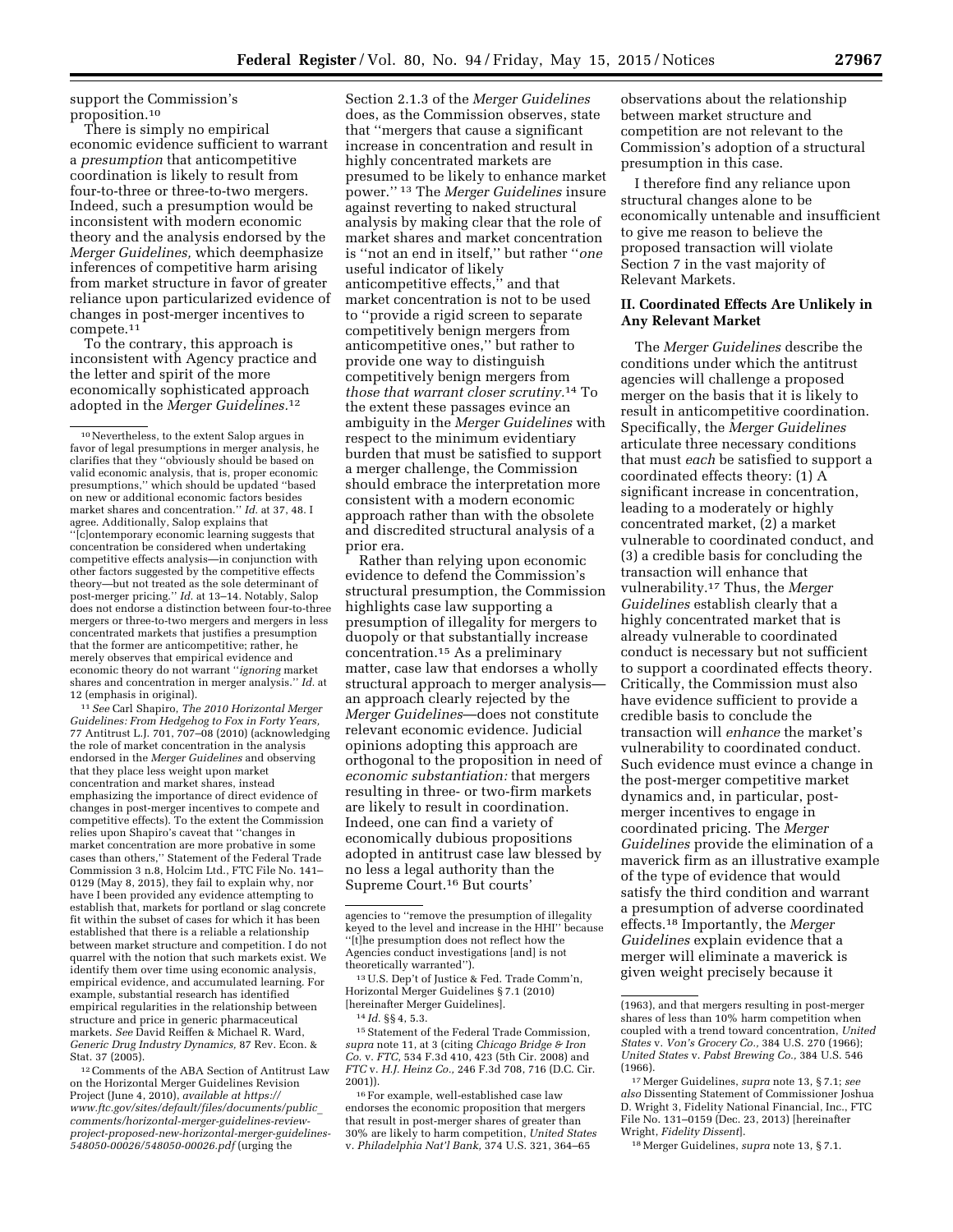changes post-merger incentives to coordinate.19

The first and second elements of the *Merger Guidelines'* coordinated effects analysis are not at issue in this case. The Commission's investigation revealed evidence supporting a conclusion that the Relevant Markets are already highly concentrated and the proposed transaction will increase concentration.20 Furthermore, the evidence supports a conclusion that the markets are vulnerable to coordinated conduct.21 Nevertheless, the investigation failed to uncover any evidence to suggest the proposed transaction will increase post-merger incentives to coordinate—that is, there is no record evidence to provide a credible basis to conclude the merger alters the competitive dynamic in any Relevant Market in a manner that enhances its vulnerability to coordinated conduct.

The Commission asserts that the facts that the market is highly concentrated, that it is vulnerable to coordination, and that the merger reduces ''the number of significant competitors to only two or three'' 22 jointly satisfy the third necessary element that ''the Agencies have a credible basis on which to conclude that the merger may enhance that vulnerability.''23 The Commission's analysis can be read in one of two ways. Each is tantamount to the application of a structural presumption for coordinated effects claims involving markets with three or two firms, each is problematic because it adopts an outdated and obsolete structural approach to coordinated effects, and each is in significant tension with the economic approach to coordinated effects embodied in the *Merger Guidelines.* 

The first interpretation is that the satisfaction of the first and second elements of the *Merger Guidelines*  analysis—and particularly the demonstration that the merger significantly increases concentration in an already concentrated market—is sufficient to simultaneously satisfy the third element that the merger enhance post-merger incentives to coordinate. This interpretation renders the third element of Section 7.1 entirely superfluous. The more logical explanation of the third element is that

a crucial, additional type of information is required to illuminate how the merger changes the merged firm's incentives to coordinate. The Commission's application completely overlooks the economic relevance of the third element.

The second plausible interpretation of the Commission's analysis is that the reduction in the number of competitors in a market is itself sufficient evidence to provide a credible basis that a merger will enhance a market's vulnerability to coordination and thus satisfy the third element of the *Merger Guidelines'*  coordinated effects analysis. Under this reading, the Commission relies upon the fact that the proposed transaction reduces the number of competitors in each Relevant Market by one firm, either from four to three or from three to two.<sup>24</sup> For example, the Majority Statement asserts that the proposed transaction might enhance the likelihood of coordination by ''mak[ing] it easier for the remaining firms to coordinate, monitor compliance with, and retaliate against potential deviation from, a coordinated scheme.'' 25 These are generic observations that are true of any merger that reduces the number of firms in a market; they are not particularized to the proposed transaction or to any Relevant Market nor do they establish a credible basis to conclude that postmerger incentives to coordinate will increase. The observation that a market with N firms will, after the merger, have N–1 firms is simply insufficient without more to establish the required credible basis. This is true even when a merger reduces the number of firms from four to three or from three to two. The Commission offers no explanation as to why the *Merger Guidelines* would go through the trouble of requiring a credible basis to believe a merger will change the market's competitive dynamics that *enhances* the market's vulnerability to coordinated conduct, *in addition to* an increase in market concentration, in order to substantiate a coordinated effects merger challenge if the latter were considered sufficient to satisfy both elements.

As I have stated previously, ''there is no basis in modern economics to conclude with any modicum of reliability that increased concentration—without more—will increase post-merger incentives to coordinate.'' 26 Janusz Ordover, in a

leading treatment of the economics of coordinated effects, similarly explains that ''[i]t is now well understood that it is not sufficient when gauging the likelihood of coordinated effects from a merger to simply observe that because the merger reduces the number of firms, it automatically lessens the coordination problem facing the firms and enhances their incentives to engage in tacit collusion; far from it."<sup>27</sup> Without particularized evidence that the proposed transaction will enhance incentives to coordinate post-merger, I am unable to conclude there is reason to believe it is likely to substantially lessen competition in violation of Section 7.

## **III. Unilateral Effects Are Unlikely in Some of the Relevant Markets**

The Commission alleges the proposed transaction is likely to result in unilateral price effects in the Relevant Markets. Unilateral effects arise when the reduction in direct competition between merging firms is sufficient to create post-merger market power. The *Merger Guidelines* articulate a variety of potential unilateral effects theories, including merger to monopoly, merger of firms producing very close substitutes in a differentiated products market, merger of sellers competing in bargaining and auction markets, and mergers in homogeneous goods markets making post-merger output suppression strategies more profitable.28 The unifying theme of the unilateral effects analysis contemplated by the *Merger Guidelines* is that a particularized showing that post-merger competitive constraints are weakened or eliminated by the merger is superior to relying solely upon inferences of competitive effects drawn from changes in market structure.29

The potential unilateral effects theories in this case fall broadly within one of three categories. The first category involves straightforward merger-to-monopoly markets. In these markets, the theory of harm is that Holcim and Lafarge are the only two meaningful suppliers for all customers in the Relevant Market. The second

<sup>19</sup> *Id.* § 2.1.5.

<sup>20</sup>*See* Analysis of Agreement Containing Consent Orders to Aid Public Comment, *supra* note 2, at 2. 21*See* Statement of the Federal Trade

Commission, *supra* note 11, at 2 (describing the characteristics of the Relevant Markets that render them vulnerable to coordination).

<sup>22</sup> *Id.* at 2.

<sup>23</sup>Merger Guidelines, *supra* note 13, § 7.1.

<sup>24</sup>*See* Statement of the Federal Trade Commission, *supra* note 11, at 2 (taking the view that a reduction of competitors to three or two firms in the relevant market justify a presumption of competitive harm).

<sup>25</sup> *Id.* at 2.

<sup>26</sup>Wright, *Fidelity Dissent, supra* note 17, at 3.

<sup>27</sup> Janusz A. Ordover, *Coordinated Effects, in* 2 Issues in Competition Law and Policy 1359, 1367 (ABA Section of Antitrust Law 2008) (''It is quite clear . . . that a reduction in the number of firms and concomitant increases in concentration do not necessarily make collusion inevitable or even more likely, stable, or complete.'').

<sup>28</sup>Merger Guidelines, *supra* note 13, § 6.

<sup>29</sup>*See* Shapiro, *supra* note 11, Part III (explaining the *Merger Guidelines'* unilateral effects analysis, the types of evidence that support such analysis, and the relative analytical weakness of inferences of competitive harm drawn from changes in market structure).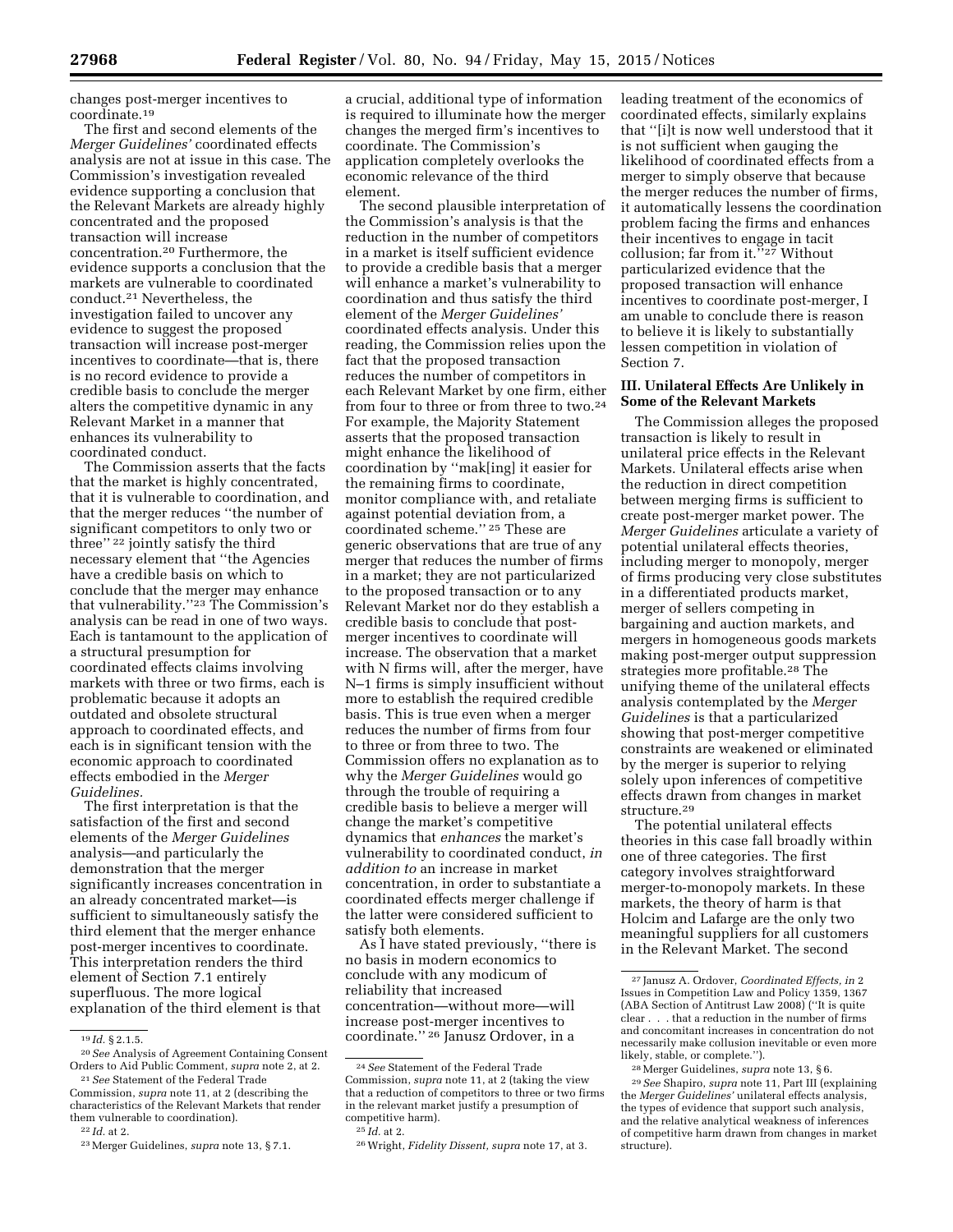category involves markets in which Holcim and Lafarge face some competition, but the proposed transaction will result in a merger to monopoly for a substantial subset of customers and will allow the merged entity to unilaterally increase market prices. The third category includes markets where the proposed transaction will reduce the number of competitors in the Relevant Market to three or two, and the remaining competitors will be unable or unwilling to compete for market share—for example, because of capacity constraints, leaving the merged entity with the ability to unilaterally raise prices. Each of these theories requires particularized evidence sufficient to establish reason to believe the proposed transaction violates Section 7 of the Clayton Act. I conclude the available evidence is sufficient to do so in some Relevant Markets and insufficient in others.

Unilateral price effects are ''most apparent in a merger to monopoly in a relevant market.'' 30 Basic economic theory provides a robust and reliable inference that a merger to monopoly or near monopoly is likely to result in anticompetitive effects. A rational firm with little or no competitive constraints will set prices or choose output to maximize its profits; it can be expected that a rational firm acquiring such monopoly power will adjust prices and output accordingly. No further economic evidence is required to substantiate an enforcement action based upon likely unilateral price effects and to establish reason to believe a merger to monopoly or near monopoly is likely to violate Section 7 of the Clayton Act. This analysis applies to at least one of the Relevant Markets.

The analysis is necessarily more nuanced for theories falling within the second category of theories of unilateral price effects. These theories involve Relevant Markets where the proposed transaction would reduce the number of competitors from four to three or three to two, and the market share for the merged entity would not be large enough to infer it would have the power to raise market prices unilaterally. In these markets, particularized evidence is required to establish reason to believe the merged firm will gain unilateral pricing power. In many Relevant Markets, staff was successful in uncovering the required evidence. For example, in some Relevant Markets, there was evidence of a significant subset of customers for whom a sole market participant would be the only remaining acceptable supplier, due

either to physical proximity or to some other preference rendering alternatives an unacceptable source of portland or slag cement. The Commission's example of ready-mix concrete producers,31 a relevant subset of customers, is an illustrative example here. In some Relevant Markets, the evidence supports a finding that such customers would continue to find their vertically integrated rivals to be an unacceptable source of portland cement, even if the sole remaining vertically unintegrated portland cement producer raised its prices after the merger. In the Relevant Markets for which credible evidence of this type is available, I find it sufficient to create reason to believe the merger is likely to result in competitive harm. Several other Relevant Markets fall into this category.

In other Relevant Markets, the allegation that there will remain only one acceptable supplier for a significant subset of customers after the proposed transaction lacks evidentiary support. Specifically, in these markets, the record evidence does not indicate that a material number of customers view Holcim and Lafarge as closest supply alternatives or that they view other potential suppliers as unacceptable supply sources and would continue to do so in the face of a post-merger unilateral price increase.32

The final category of potential unilateral effects theories, like the second category, also involves Relevant Markets where the proposed transaction would reduce the number of competitors from four to three or three to two, but the post-merger market share would not be large enough to infer it would have the power to raise market prices unilaterally. However, unlike the second category, in these Relevant Markets, it is not customer preference that limits the number of available competitors to one. Rather, in these Relevant Markets, the proposed transaction is effectively a merger to monopoly or near monopoly because alternative suppliers would be unwilling or unable to compete with the merged entity in the face of a price increase. In some Relevant Markets, the investigation uncovered particularized evidence sufficient to establish a reason

to believe such unilateral effects are likely, including evidence that other competitors are experiencing, or soon will experience, capacity constraints, rendering them unable or unwilling to compete for market share, or that other suppliers will not constrain the merged entity's prices. Several Relevant Markets fall into this third category.

Relevant Markets where the ''reason to believe'' standard is not satisfied lacked record evidence necessary to corroborate any of these three theories.33 Indeed, with respect to the Relevant Markets for which I dissent from the Commission's decision, it is my view that the investigation failed to adduce particularized evidence to elevate the anticipated likelihood of competitive effects from ''possible'' to ''likely'' under any of these theories. Without this necessary evidence, the only remaining factual basis upon which the Commission rests its decision is the fact that the merger will reduce the number of competitors from four to three or three to two. This is simply not enough evidence to support a reason to believe the proposed transaction will violate the Clayton Act in these Relevant Markets.

#### **IV. Conclusion**

Prior to entering into a consent agreement with the merging parties, the Commission must first find reason to believe that a merger likely will substantially lessen competition under Section 7 of the Clayton Act. A presumption that such reason to believe exists when a merger decreases in the number of competitors in a market to three or two is misguided. Additionally, when the Commission alleges coordinated or unilateral effects arising from a proposed transaction, this standard requires more than a mere counting of pre- and post-merger firms. In particular, reason to believe a proposed transaction is likely to result in coordinated effects requires evidence—absent from the record here—that the merger will *enhance* a market's vulnerability to coordinated pricing, and not just that it takes place in a market that is already concentrated. In the absence of such a particularized showing, the Commission's approach to coordinated effects here reduces to a strict structural presumption

<sup>30</sup>Merger Guidelines, *supra* note 13, § 6.

<sup>31</sup>*See* Statement of the Federal Trade Commission, *supra* note 11, at 2 n.5.

<sup>32</sup>The role of ready-mix customers in the competitive analysis is again illustrative. In some Relevant Markets the available evidence indicates there are some ready-mix customers that purchase from rivals and others that do not, but the totality of the evidence fails to establish the existence of a significant set of customers that view vertically integrated suppliers as unacceptable or would continue to do so in the face of a post-merger unilateral price increase.

<sup>33</sup>One other potentially plausible theory is that customers refuse to sole source their product, and therefore that two or more competitors are necessary to prevent post-merger unilateral effects. There is insufficient record evidence to indicate customers would be unwilling to switch from dualto single-sourced supply in the event of a postmerger price increase.